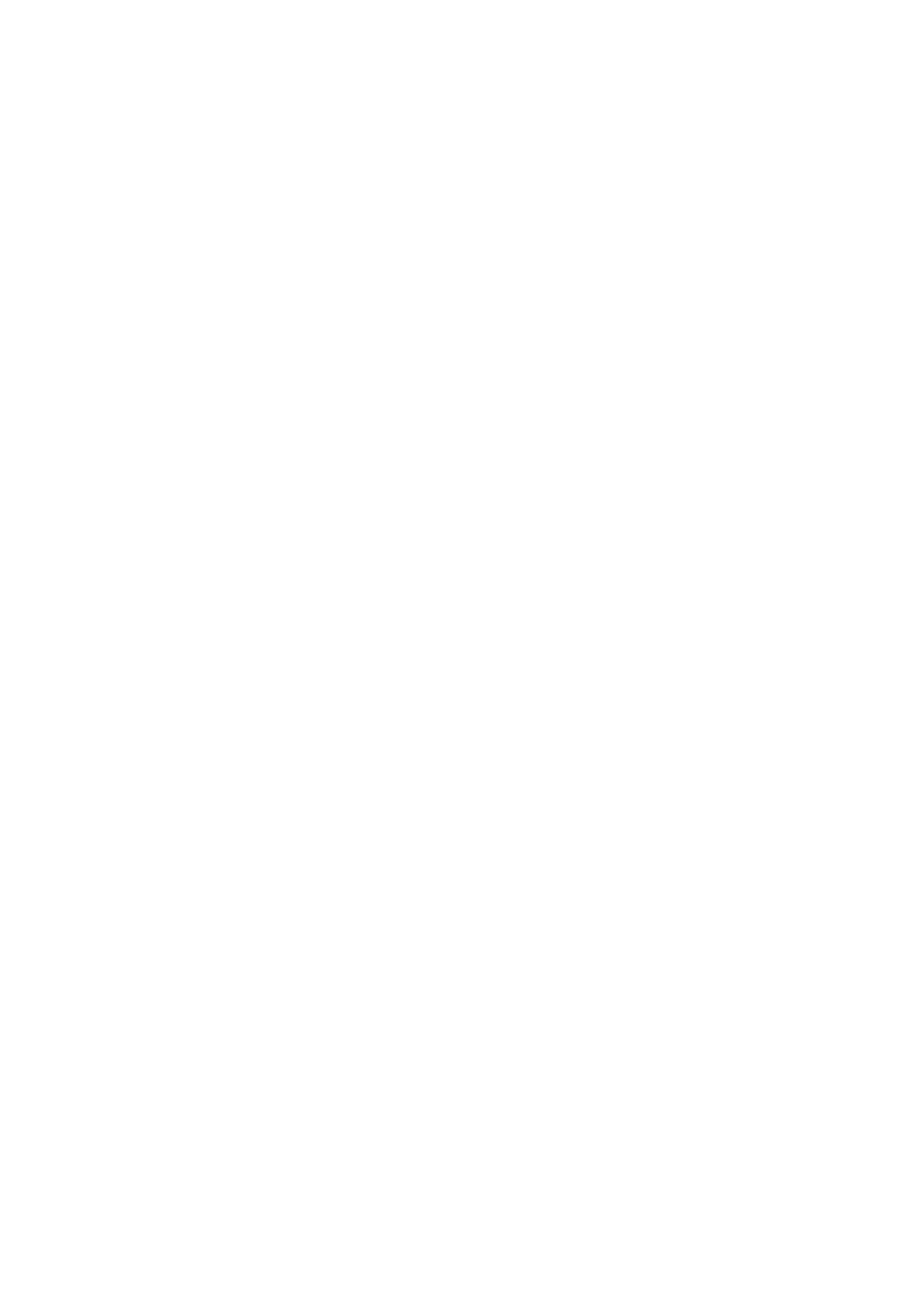

Resolution number IMSB/2019/23

MOVED by IMSB Member T Henare, seconded by Deputy Chairperson G Wilcox:

That the Independent Maori Statutory Board:

a) accept the apology from Renata Blair and Terrance Hohneck for absence.

## **CARRIED**

## **2 Declaration of Interest**

There were no declarations of interest.

## **3 Confirmation of Minutes**

Resolution number IMSB/2019/24

MOVED by IMSB Member T Henare, seconded by Deputy Chairperson G Wilcox:

That the Independent Maori Statutory Board:

a) confirm the ordinary minutes of its meeting, held on Monday, 8 April 2019, including the confidential section, as a true and correct record.

## **CARRIED**

## **4 Extraordinary Business**

There was no extraordinary business.

## **5 Financial Management Report March 2019**

Resolution number IMSB/2019/25

MOVED by IMSB Member T Henare, seconded by IMSB Member D Kirkwood:

That the Independent Maori Statutory Board:

a) receives the Financial Management Report to 31st March 2019

#### **CARRIED**

#### **6 Financial Management Report April 2019**

Resolution number IMSB/2019/26

MOVED by IMSB Member T Henare, seconded by IMSB Member T Kake:

That the Independent Maori Statutory Board:

a) recieve the Financial Management Report to 30th April 2019

## **CARRIED**

## **7 Update Board Strategic Work Priorities - June 2019**

Resolution number IMSB/2019/27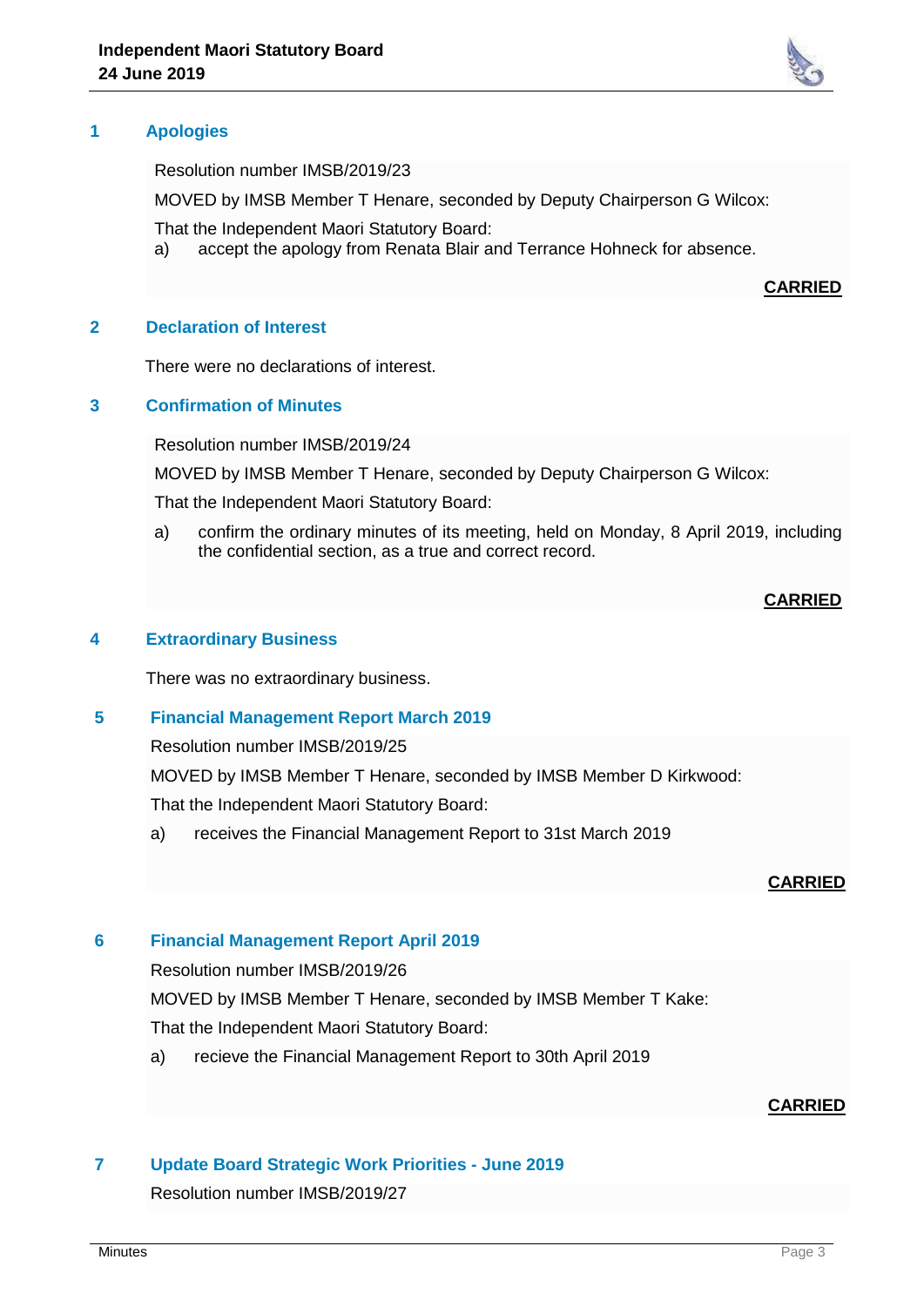MOVED by IMSB Member L Ngamane, seconded by IMSB Member T Henare:

That the Independent Maori Statutory Board:

a) receive the Board Strategic Work Priorities Report June 2019



# **8 International Accomodation Approval**

Resolution number IMSB/2019/28

MOVED by IMSB Member J Brown, seconded by IMSB Member T Henare:

That the Independent Maori Statutory Board:

- a) receive the report
- b) approve retrospective international accommodation for the Board Chairman to Samoa in May 209 to present at the Bluesky Samoa Sustainable Business Investment Showcase

## **CARRIED**

# **9 Kāinga Strategic Action Plan update**

Resolution number IMSB/2019/29

MOVED by IMSB Member T Kake, seconded by IMSB Member D Kirkwood:

That the Independent Maori Statutory Board:

- a) receive the report on the Kāinga Strategic Action Plan Update
- b) note the next steps indicated in the report.

## **CARRIED**

# **10 Update: Improvements to Māori Engagement on Place-based Plans**

Resolution number IMSB/2019/30

MOVED by IMSB Member T Henare, seconded by IMSB Member L Ngamane:

That the Independent Maori Statutory Board:

a) receive the report entitled "Update: Improvements to Māori Engagement on placebased plans.

## **CARRIED**

# **11 Update: Te Toa Takitini and Auckland Council Annual Budget 2019/20**

Resolution number IMSB/2019/31

MOVED by IMSB Member L Ngamane, seconded by Deputy Chairperson G Wilcox: That the Independent Maori Statutory Board:

a) receive the report Update on Te Toa Takitini and Auckland Council Annual Budget 2019/20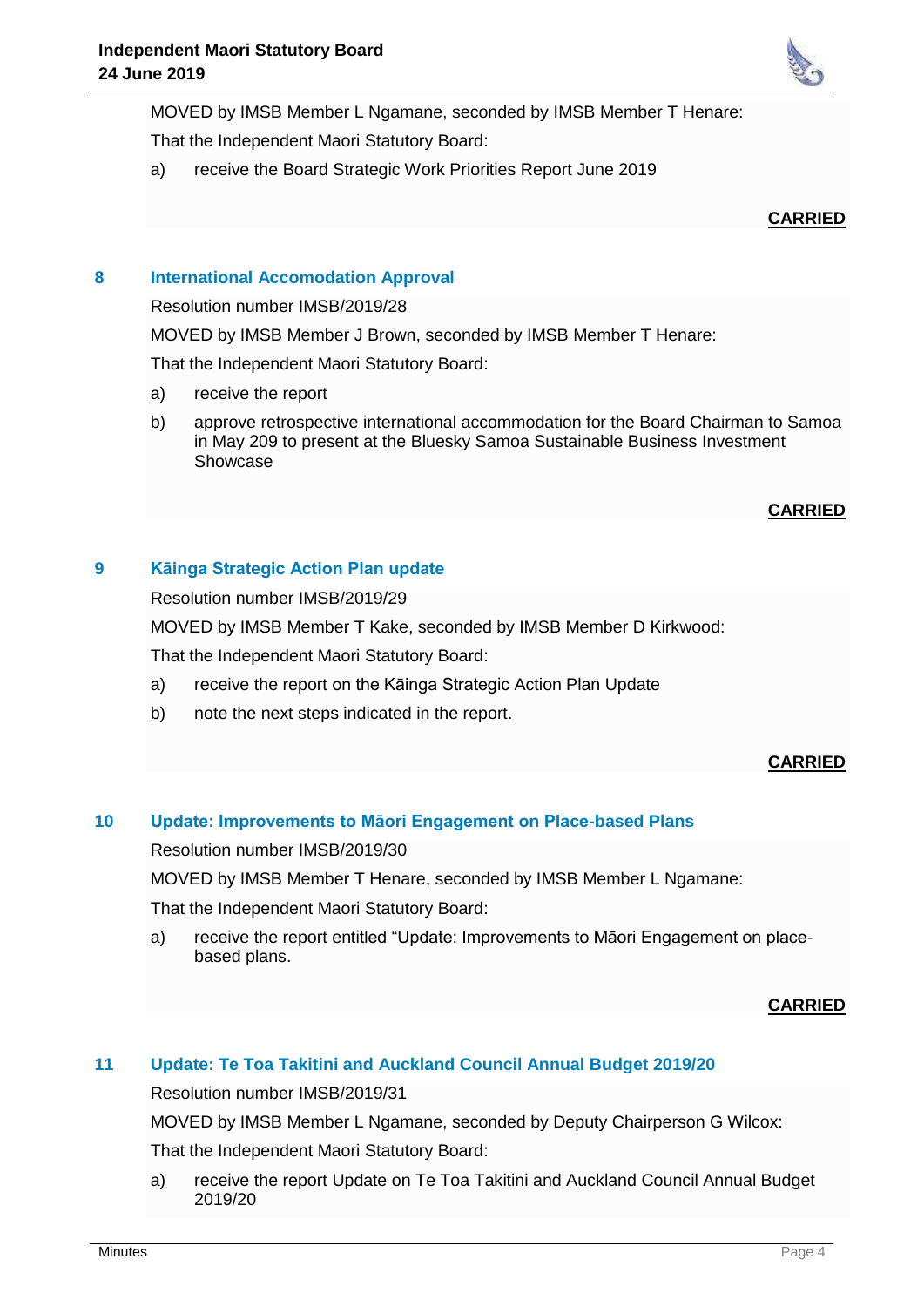

- b) note that this report includes advice on reports coming to the Finance and Performance Committee on 19 June 2019: i) the forward Te Toa Takitini work programme and ii) the council's response to the Board's 2017 "Independent assessment of expenditure incurred by Auckland Council on projects to deliver Maori outcomes"
- c) agree that senior council executives from Te Toa Takitini ELG be invited to a Board meeting in August 2019 to provide a progress update on Te Toa Takitini programme and implementation of the council's response to the Board's PwC "Independent assessment of expenditure incurred by Auckland Council on projects to deliver Māori outcomes".

## **CARRIED**

# **12 Procedural motion to exclude the public**

Resolution number IMSB/2019/32

MOVED by Deputy Chairperson G Wilcox, seconded by IMSB Member T Henare:

That the Independent Maori Statutory Board:

- a) exclude the public from the following part(s) of the proceedings of this meeting.
- b) agree that <<ENTER NAME, TITLE OF PERSON>> be permitted to remain for Confidential Item <<CONFIDENTIAL ITEM NO.>>:<<ITEM TITLE>> after the public has been excluded, because of their knowledge of <<SPECIFY>>, which will help the Independent Maori Statutory Board in its decision-making.

The general subject of each matter to be considered while the public is excluded, the reason for passing this resolution in relation to each matter, and the specific grounds under section 48(1) of the Local Government Official Information and Meetings Act 1987 for the passing of this resolution follows.

This resolution is made in reliance on section 48(1)(a) of the Local Government Official Information and Meetings Act 1987 and the particular interest or interests protected by section 6 or section 7 of that Act which would be prejudiced by the holding of the whole or relevant part of the proceedings of the meeting in public, as follows:

| <b>Opdate on the whandungatanga Report</b>                                                                                                                                         |                                                                                                                                                                                                                                                                                                                                                                                                                                                                                 |                                                                                                                                                                                                 |  |
|------------------------------------------------------------------------------------------------------------------------------------------------------------------------------------|---------------------------------------------------------------------------------------------------------------------------------------------------------------------------------------------------------------------------------------------------------------------------------------------------------------------------------------------------------------------------------------------------------------------------------------------------------------------------------|-------------------------------------------------------------------------------------------------------------------------------------------------------------------------------------------------|--|
| Reason for passing this resolution<br>in relation to each matter                                                                                                                   | Particular interest(s) protected<br>(where applicable)                                                                                                                                                                                                                                                                                                                                                                                                                          | Ground(s) under section 48(1) for<br>the passing of this resolution                                                                                                                             |  |
| The public conduct of the part of<br>the meeting would be likely to result<br>in the disclosure of information for<br>which good reason for withholding<br>exists under section 7. | $s7(2)(f)(ii)$ - The withholding of the<br>information is necessary to<br>maintain the effective conduct of<br>public affairs through the protection<br>of such members, officers,<br>employees and persons from<br>improper pressure or harassment.<br>In particular, the report contains<br>$s7(2)(f)(i)$ - The free and frank<br>expression of opinions by or<br>between or to members of officers<br>or employees of any local authority,<br>or any persons to whom section | s48(1)(a)<br>The public conduct of the part of<br>the meeting would be likely to result<br>in the disclosure of information for<br>which good reason for withholding<br>exists under section 7. |  |
|                                                                                                                                                                                    | 2(5) of this act applies, in the<br>course of duty                                                                                                                                                                                                                                                                                                                                                                                                                              |                                                                                                                                                                                                 |  |

## **C1 Update on the Whanaungatanga Report**

## **C2 Update on the Water Issues Think-Piece and Opportunities**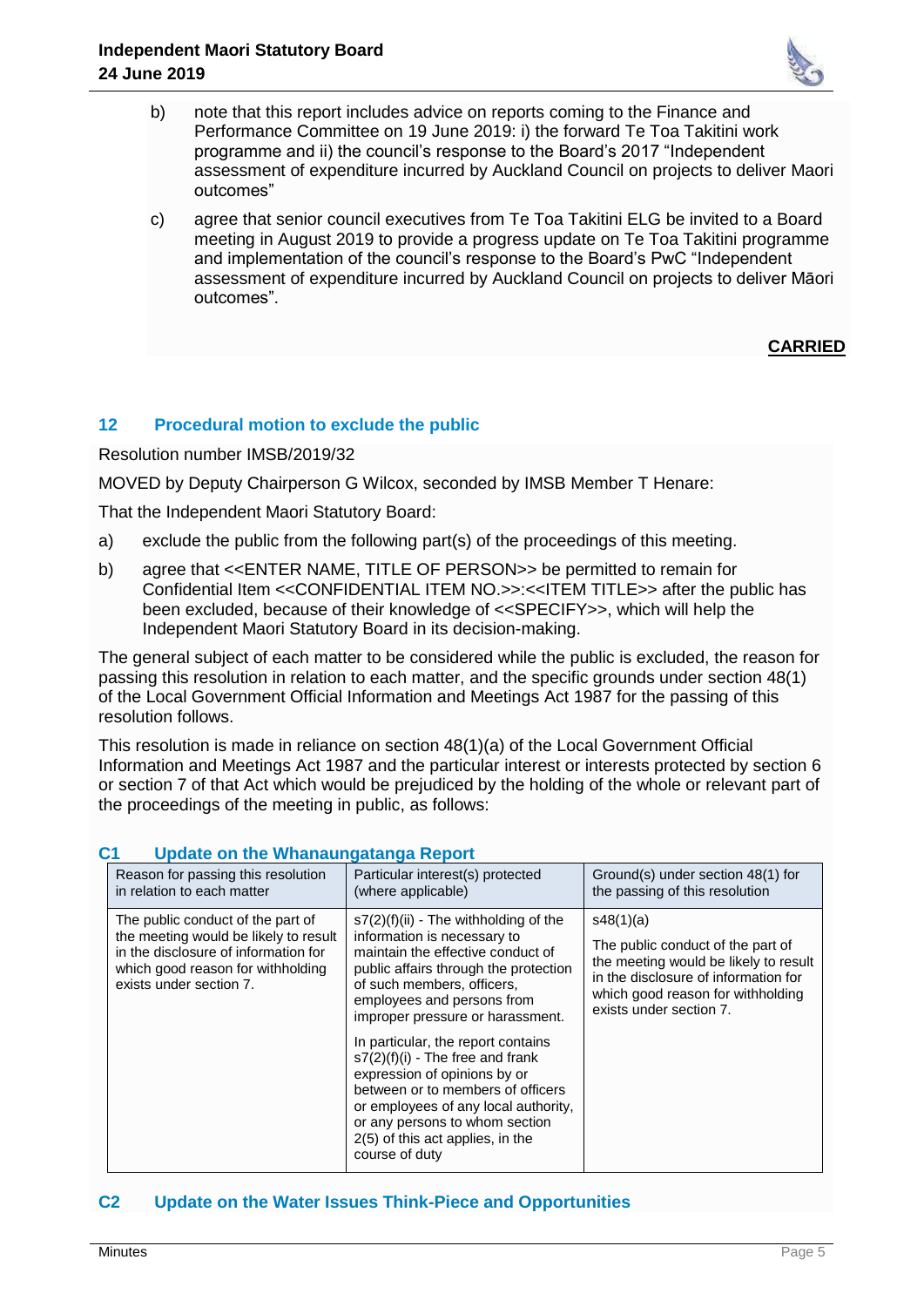## **Independent Maori Statutory Board 24 June 2019**



| Reason for passing this resolution<br>in relation to each matter                                                                                                                   | Particular interest(s) protected<br>(where applicable)                                                                                                                                                                                                                                | Ground(s) under section 48(1) for<br>the passing of this resolution                                                                                                                             |
|------------------------------------------------------------------------------------------------------------------------------------------------------------------------------------|---------------------------------------------------------------------------------------------------------------------------------------------------------------------------------------------------------------------------------------------------------------------------------------|-------------------------------------------------------------------------------------------------------------------------------------------------------------------------------------------------|
| The public conduct of the part of<br>the meeting would be likely to result<br>in the disclosure of information for<br>which good reason for withholding<br>exists under section 7. | $s7(2)(f)(ii)$ - The withholding of the<br>information is necessary to<br>maintain the effective conduct of<br>public affairs through the protection<br>of such members, officers.<br>employees and persons from<br>improper pressure or harassment.                                  | s48(1)(a)<br>The public conduct of the part of<br>the meeting would be likely to result<br>in the disclosure of information for<br>which good reason for withholding<br>exists under section 7. |
|                                                                                                                                                                                    | In particular, the report contains<br>$s7(2)(f)(i)$ – The free and frank<br>expression of opinions by or<br>between or to members of officers<br>or employees of any local authority,<br>or any persons to whom section 2<br>(5) of this act applies, in the course<br>of their duty. |                                                                                                                                                                                                 |

The text of these resolutions is made available to the public who are present at the meeting and form part of the minutes of the meeting.

## **CARRIED**

2.30pm The public was excluded.

Resolutions in relation to the confidential items are recorded in the confidential section of these minutes and are not publicly available.

3.00pm The public was re-admitted.

#### **RESTATEMENTS**

It was resolved while the public was excluded:

# **C1 Update on the Whanaungatanga Report**

## **C2 Update on the Water Issues Think-Piece and Opportunities**

2.30 pm The Chairperson thanked Members for their attendance and attention to business and declared the meeting closed.

> CONFIRMED AS A TRUE AND CORRECT RECORD AT A MEETING OF THE INDEPENDENT MAORI STATUTORY BOARD HELD ON

**DATE:**.........................................................................